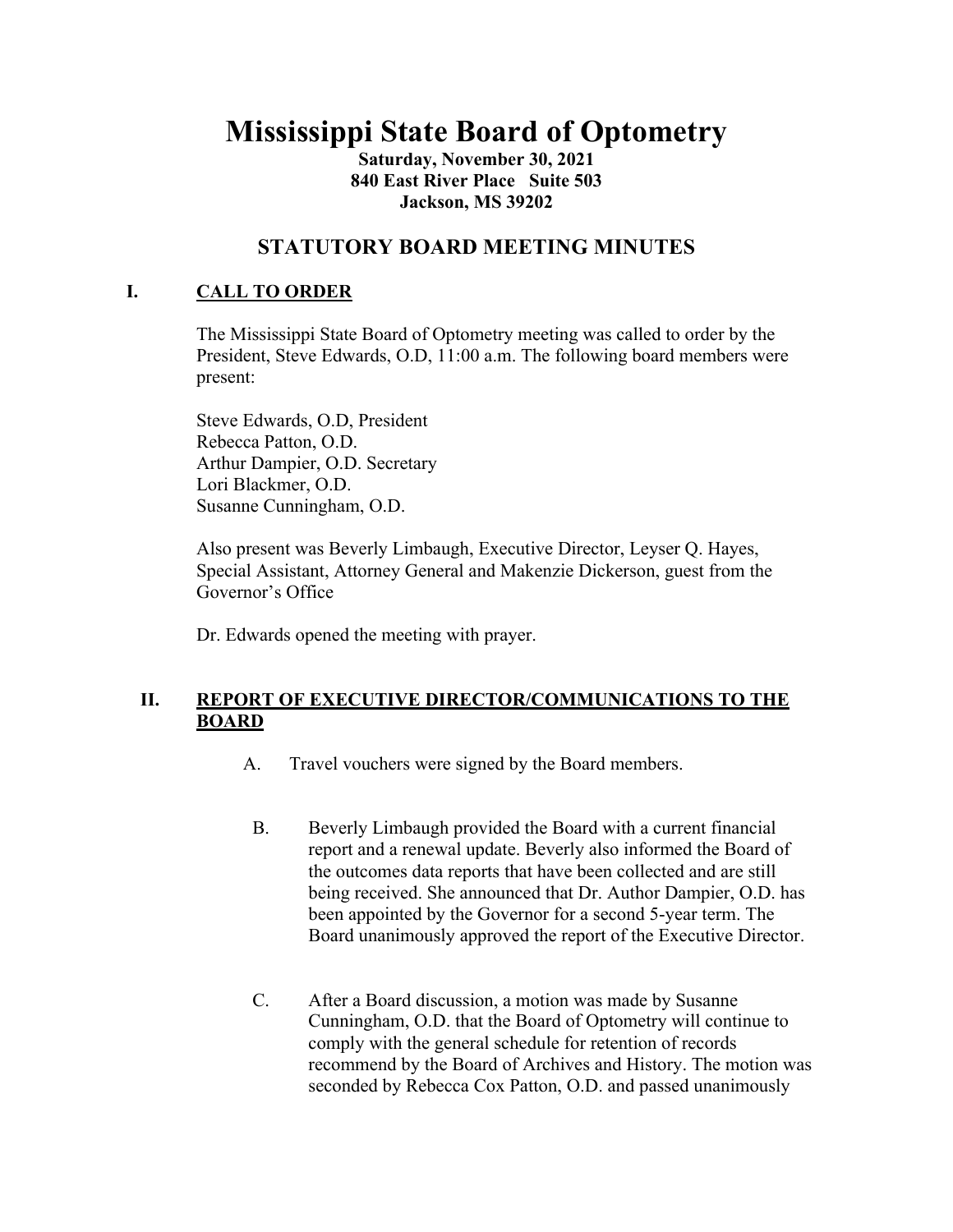D. A motion was made by Arthur Dampier, O.D. that the Board of optometry adopt the NBEO's grading Rubric as the one they will use for PEP clinical skills assessments. The motion was seconded by Susanne Cunningham, O.D. and passed unanimously.

## **EXECUTIVE SESSION**

Upon motion made by Lori Blackmer, O.D., with a second by Arthur Dampier, O.D., the Board voted to go into a closed determination session to establish the need for an Executive Session. The motion carried with the following members voting: voting for: Rebecca Patton, O.D., Arthur Dampier, O.D., and Steve Edwards, O.D., Lori Blackmer, O.D., and Susanne Cunningham, O.D., voting against: none;

In the determination session, it was moved by Arthur Dampier, O.D. and seconded by Lori Blackmer, O.D., that the Board had reason to go into Executive Session, namely to:

**(b)**Strategy sessions or negotiations with respect to prospective *litigation*, or issuance

of an appealable order when an open meeting would have a detrimental effect on the

litigating position of the public body.

**(d)**Investigative proceedings by the board regarding *allegations of misconduct* or violation of the board statutes and regulations..

The motion carried with the following members voting: voting for; Arthur Dampier, O.D., and Steve Edwards, O.D., Lori Blackmer, O.D., Susanne Cunningham, O.D. and Rebecca Patton, O.D. voting against: none;

Upon the conclusion of business of Executive Session, the Board voted, on motion made by Arthur Dampier, O.D. and seconded by Rebecca Patton, O,D. that the board leave Executive Session. The motion carried with the following members voting: voting for; Arthur Dampier, O.D., and Steve Edwards, O.D., Lori Blackmer, O.D. and Susanne Cunningham, O.D.. Rebecca Patton, O.D. voting against: none;

#### **RETURN TO REGULAR SESSION**

The Board resumed in open meeting. Within Executive Session, The Board took the following actions.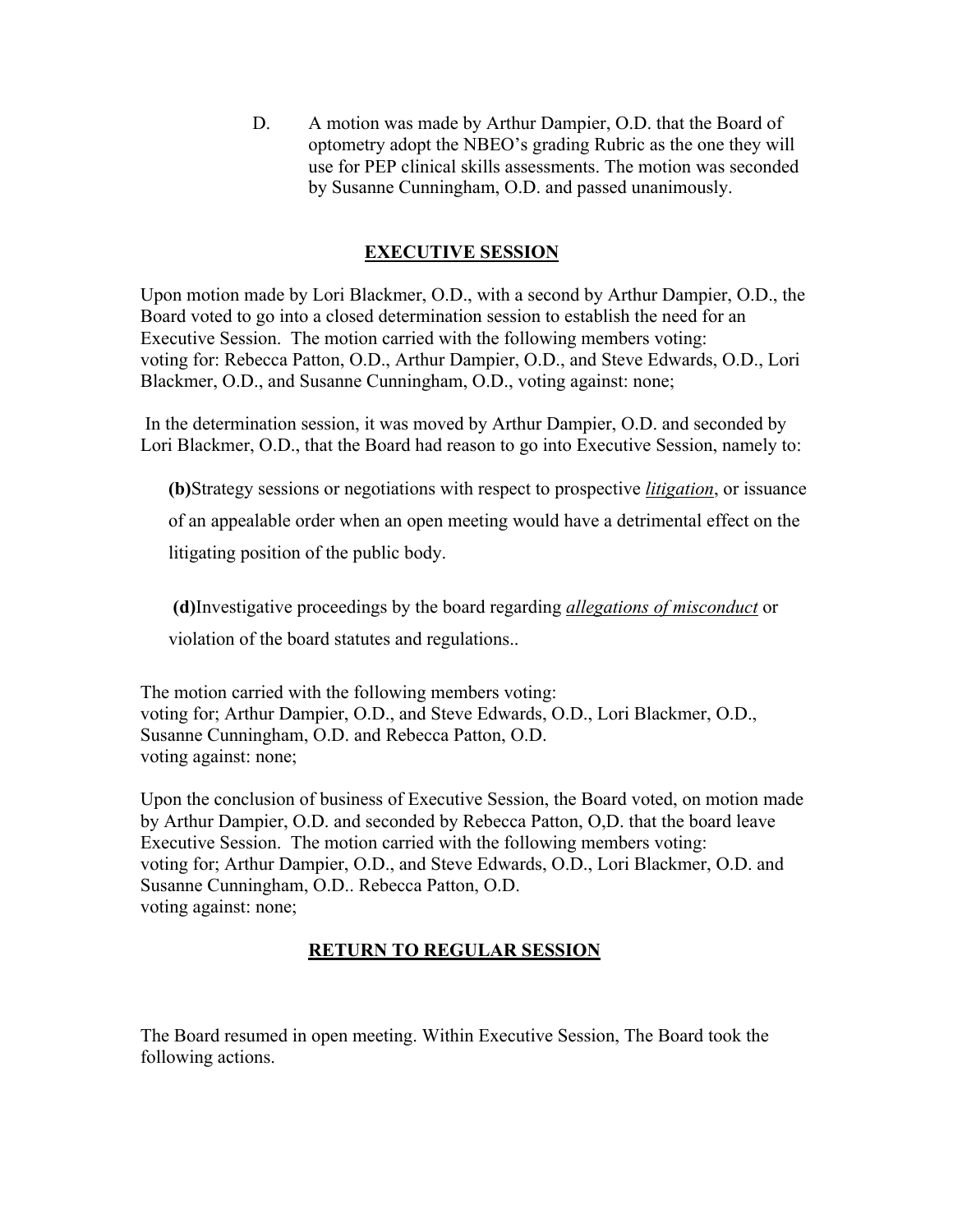#### **III. REPORTS OF OFFICERS**

#### A. The President made his report.

Dr. Edwards gave an update on the progress of purchasing a fourhour recorded PEP review course to be used by the Board for future Primary Eyecare Procedure credentialing. A notion was made by author Dampier that the Board approves the payment of \$8000.00 to Dr. Nate Lighthizer for this standardized review material. The motion was seconded by Rebecca Patton, O.D. and passed with the following vote: Steve Edwards, O.D-Aye Rebecca Patton, O.D. - Aye Arthur Dampier, O.D.-Aye Lori Blackmer, O.D. – Aye

B. The Secretary made his report.

Dr. Susanne Cunningham made a motion that for 2022 in addition to the CE requirements set forth in Rule 4.1 of the new Rules and Regulations, the Board will require that 8 hours of CE be obtained by being present and face-to-face. The remaining 12 hours may be virtual, (non face-to-face). Other accommodations may be considered on a case by case basis. . The motion was seconded by Rebecca Patton, O.D. and passed with the following vote:

Steve Edwards, O.D-Aye Rebecca Patton, O.D. - Aye Arthur Dampier, O.D.-Aye Lori Blackmer, O.D. – Aye Susanne Cunningham

#### **IV. REPORT OF COUNSEL**

Leyser discussed the attorney- client memo she had prepared for the Board members.

The Board will continue to comply with the general schedule for retention of records as set forth by the Board of Archives and History.

Leyser gave the Board the most up-to-date information about the requirements for masks to the Board and they asked Beverly to add it to our web-site.

#### **V. OLD BUSINESS**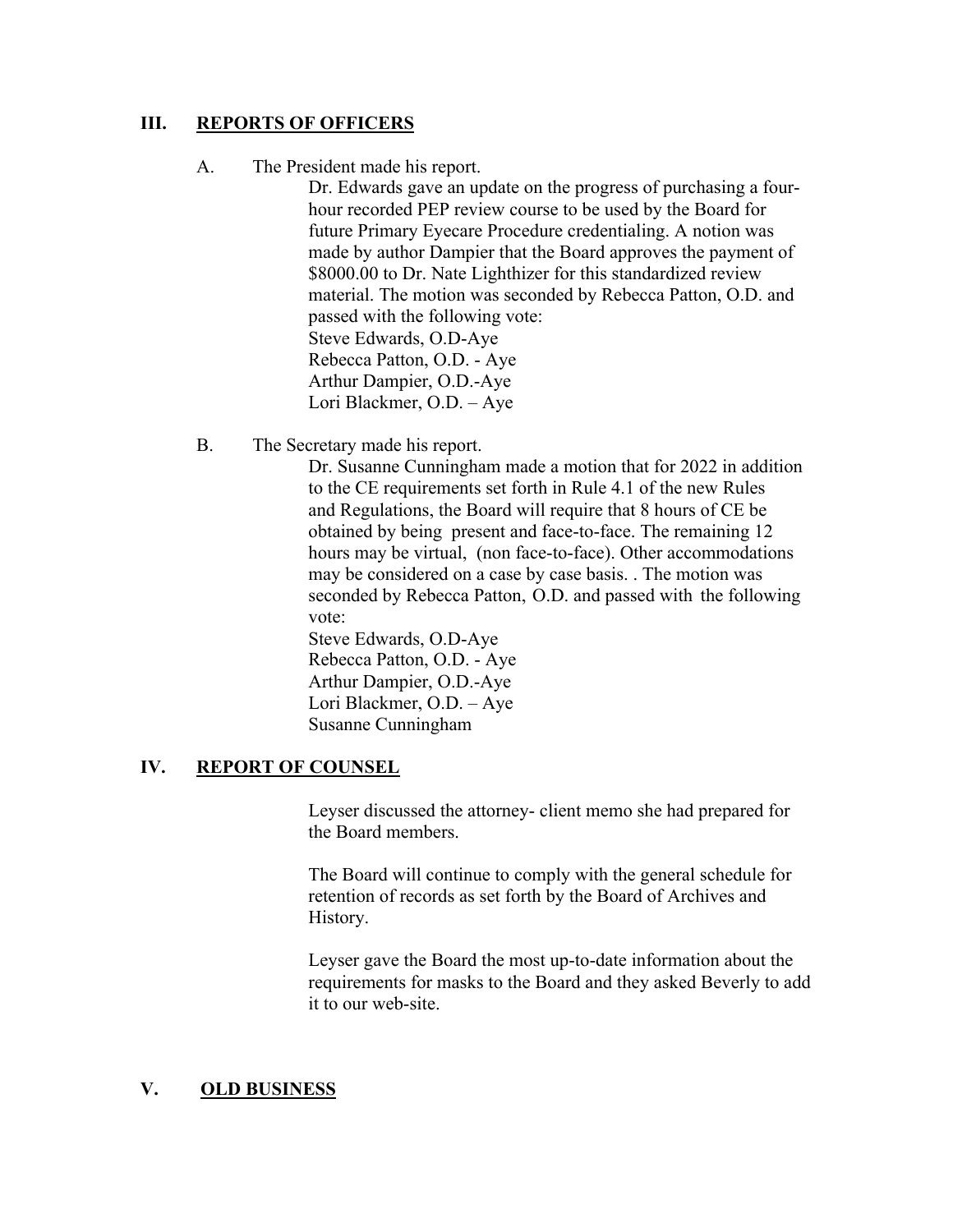#### A. Compliant Docket # 02-01-18

Dr. Susanne Cunningham made a motion that the Second Amended Order be extended. A motion was made by Arthur Dampier O.D. that the Board accepts the recommendation made by Dr. Cunningham. The motion was seconded by Dr. Lori Blackmer, O.D. and the motion carried with the following members voting: voting for: Arthur Dampier, O.D., and Steve Edwards, O.D., Lori Blackmer, O.D., Rebecca Patton, O.D, voting against: none; recusal: none; absent: none

#### B. Complaint Docket # 09-02-21

Susanne Cunningham made a recommendation that the case be set for hearing. A motion was made by Arthur Dampier, O.D. that the Board accepts Dr. Cunningham's recommendation. Lori Blackmer, O.D. seconded the motion and motion passes as follows. Steve Edwards, O.D-Aye Rebecca Patton, O.D. - Aye Arthur Dampier, O.D.-Aye Lori Blackmer, O.D. – Aye Susanne Cunningham, O.D. - Aye

#### C. Compliant Docket # 10-03-21

Dr. Arthur Dampier, as investitive Board member, gave a report and recommendation that no further action be taken and the case be closed. The motion was made by Rebecca Cox Patton, O.D. that the Board accepts Dr. Dampier's recommendation. Lori Blackmer, O.D. seconded the motion and the vote was as follows. Steve Edwards, O.D-Aye Rebecca Patton, O.D. - Aye Arthur Dampier, O.D.-Aye Lori Blackmer, O.D. – Aye Susanne Cunningham, O.S. - Aye

#### D. Complaint Docket # 10-04-21

 Dr. Edwards spoke with a representative from the Mississippi Medical Association regarding this complaint against 1-800 contacts. Dr. Edwards informed the Board of that conversation, and the Board agrees at this time to continue to keep a file on every complaint that we receive and submit them the Board of Medical Licensure with the aid of Mississippi Medical Association.

E. Compliant Docket # 11-05-21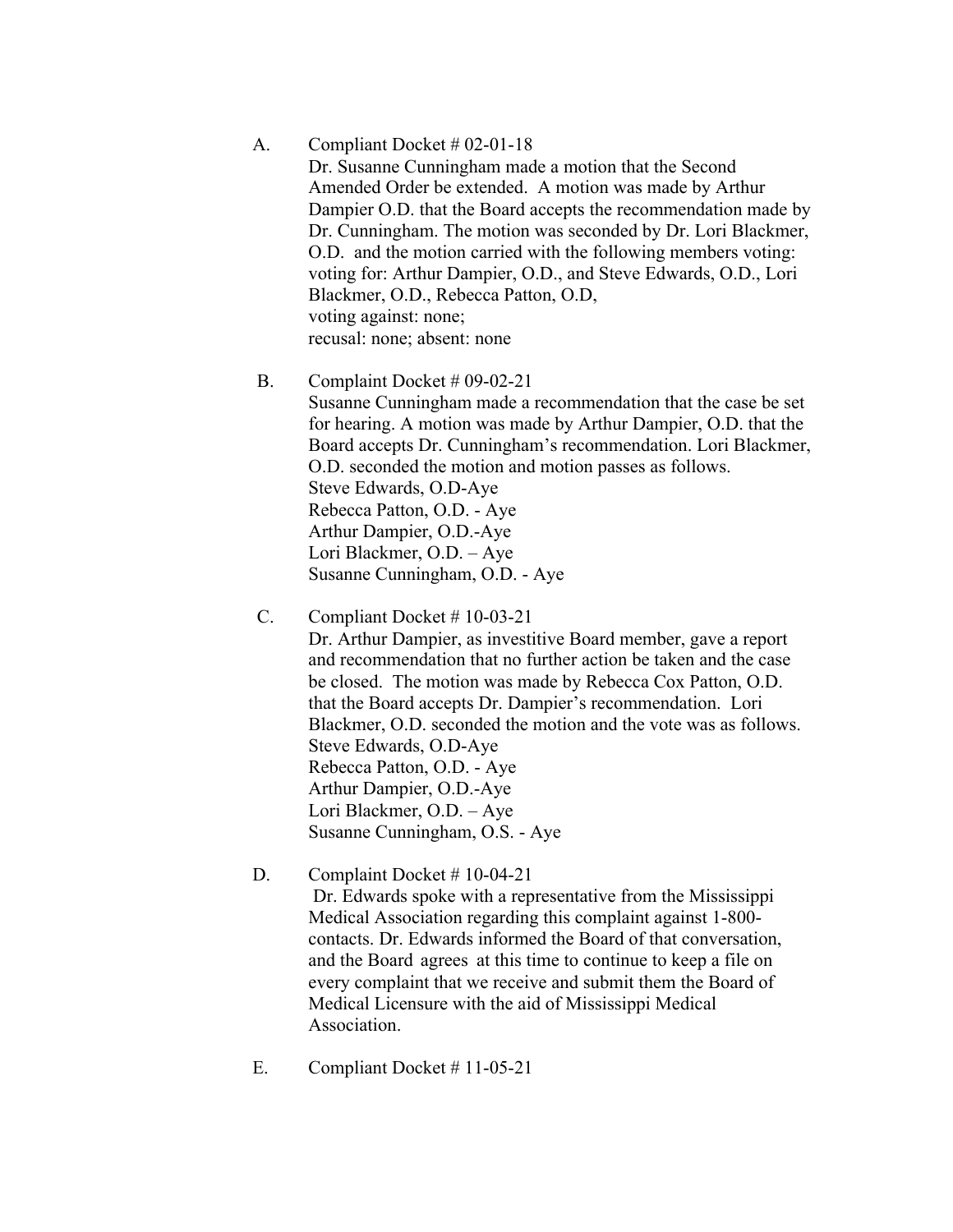Dr. Dampier, as investigative Board member, gave a report and recommended that no further action be taken and that the case be closed. The motion was seconded by Dr. Rebecca Patton that the Board accepts Dr. Dampier's recommendation. The motion was seconded by Susanne Cunningham, O.D. and passed with the following vote:

Steve Edwards, O.D-Aye Rebecca Patton, O.D. - Aye Arthur Dampier, O.D.-Aye Lori Blackmer, O.D. – Aye Susanne Cunningham, O.D.

#### **VI. NEW BUSINESS**

- A. The Board approved the applicants for the Primary Eyecare Procedures course for January 2022. The Board President signed a contract with Nate Lighthauzer, O.D. to prepare a PEP Course and review. See attached.
- B. The Board also approved the applicants for licensure for January 2022.
- C. Upon recommendation of Board counsel, Lori Blackmer plans to do an on-site inspection of Superior Optical Lab after they open for business.

## **VIII. ADJOURNMENT**

- A. A motion was made by Susanne Cunningham, O.D. to adjourn the meeting at 06:30 p.m. A second was provided by Rebecca Patton, O.D. and the motion passed unanimously.
- B. The next meeting will be in Jackson on January 15, 2022.

APPROVED:

Steve Edwards, O.D., President